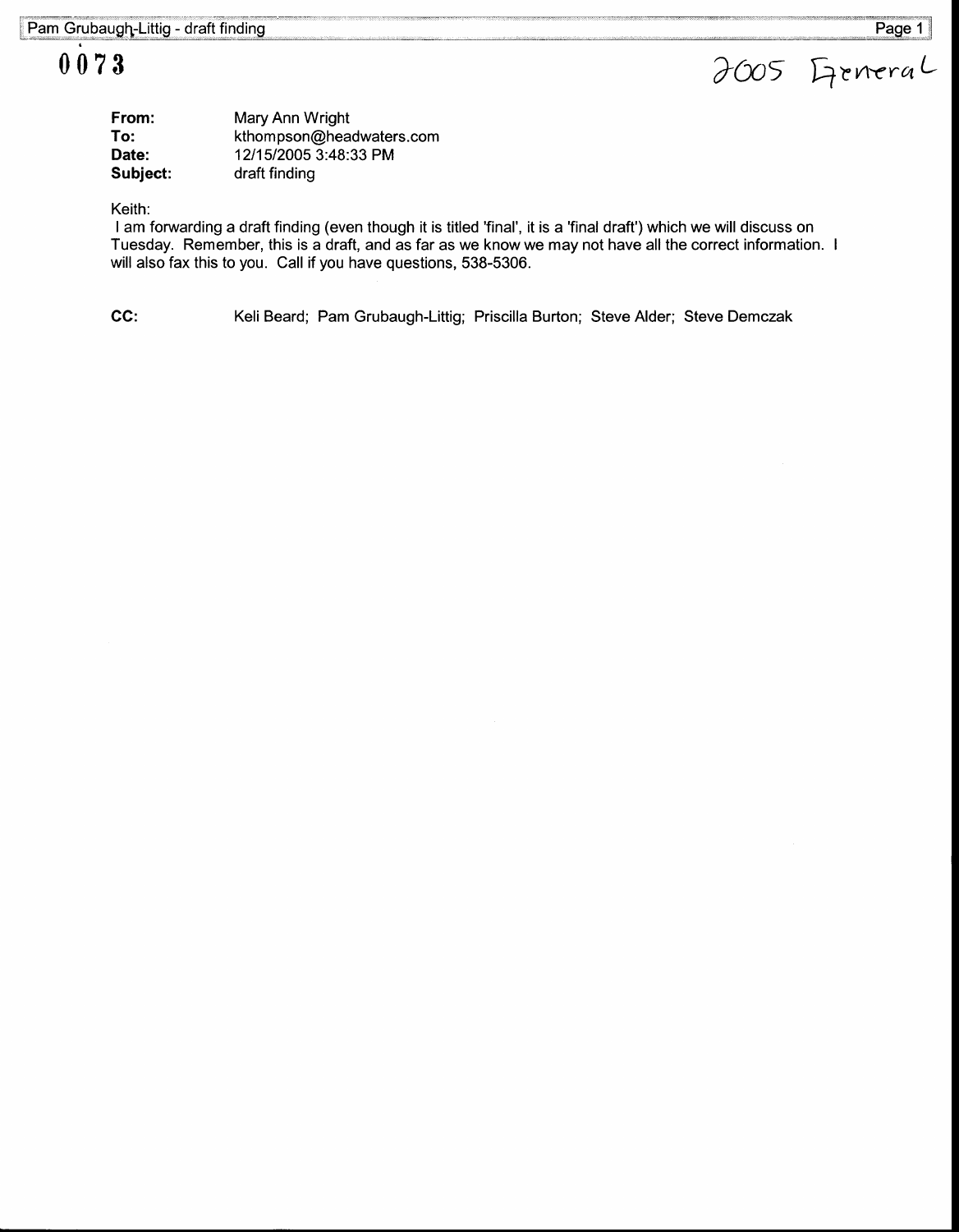CAVOL

TO: THRU: FROM: RE: Date: File Pam Grubaugh-Littig, Permit Supervisor Wayne Hedberg, Permit Supervisor Mary Ann Wright, Associate Director, Mining DRAFT FINDING: Covol Engineered Fuels. LC. Wellineton. Utah December 20,2005

## INTRODUCTION

Covol Engineered Fuels, L.C. ("Covol') plans to operate a coal processing plant in Carbon County, Utah. Covol will receive coal from various coalmines and send the coal through a dry air separation process to separate the coal from its impurities.<sup>1</sup> The beneficiated coal will be retumed to the mine of origin or possibly sold into the stream of commerce. The Division of Oil, Gas & Mining ("Division") finds, based upon several inspections<sup>2</sup> of the Covol plant and information provided by Covol, that Covol is engaged in "coal mining and reclamation operations" and will therefore need to obtain a permit from the Division, in accordance with the Coal Mining and Reclamation Act, Utah Code Ann. \$ 40-10-l et seq. ("Act") and the implementing regulations, Utah Administrative Code R645-100 et seq.

#### FACTS

On July 13, 2004, Covol sent the Division a proposal to install a 500,000 ton-per-year coal cleaning and blending facility in Carbon County, Utah.<sup>3</sup> Covol plans to

utilize patented equipment to beneficiate out-of-specification run-of-mine coal by reducing ash, pyretic sulfur and mercury through a dry air separation process. . . . High ash, high sulfur coal will be delivered to a facility via truck from several sources, including mines, in Carbon and Emery counties. . . . The selected coal to be cleaned will be removed from the appropriate coal storage pile by front end loader and dumped into a receiving hopper. The coal will be conveyed to a vibrating screen and crusher unit. The screened and crushed coal is then conveyed to three (3) air jig cleaning units, according to size. The air jig units are complete with bag houses for particulate collection. This unit

<sup>&</sup>lt;sup>1</sup> Letter from R. Keith Thompson, Vice President, Covol, to Lowell P. Braxton, Director, Division of Oil, Gas & Mining (July 13, 2004) (hereinafter "Thompson July 13, 2004 Letter").

<sup>&</sup>lt;sup>2</sup> State of Utah, Dept. of Natural Resources, Div. of Oil, Gas & Mining, Inspection Report on Inspection of Covol Engineered Fuels, LC, June 15, 2005 ("June 15 Inspection"); State of Utah, Dept. of Natural Resources, Div. of Oil, Gas & Mining, Inspection Report on Inspection of Covol Engineered Fuels, LC, Sept. 28, 2005 ("September 28 Inspection").

 $3$  Thompson July 13, 2004 Letter.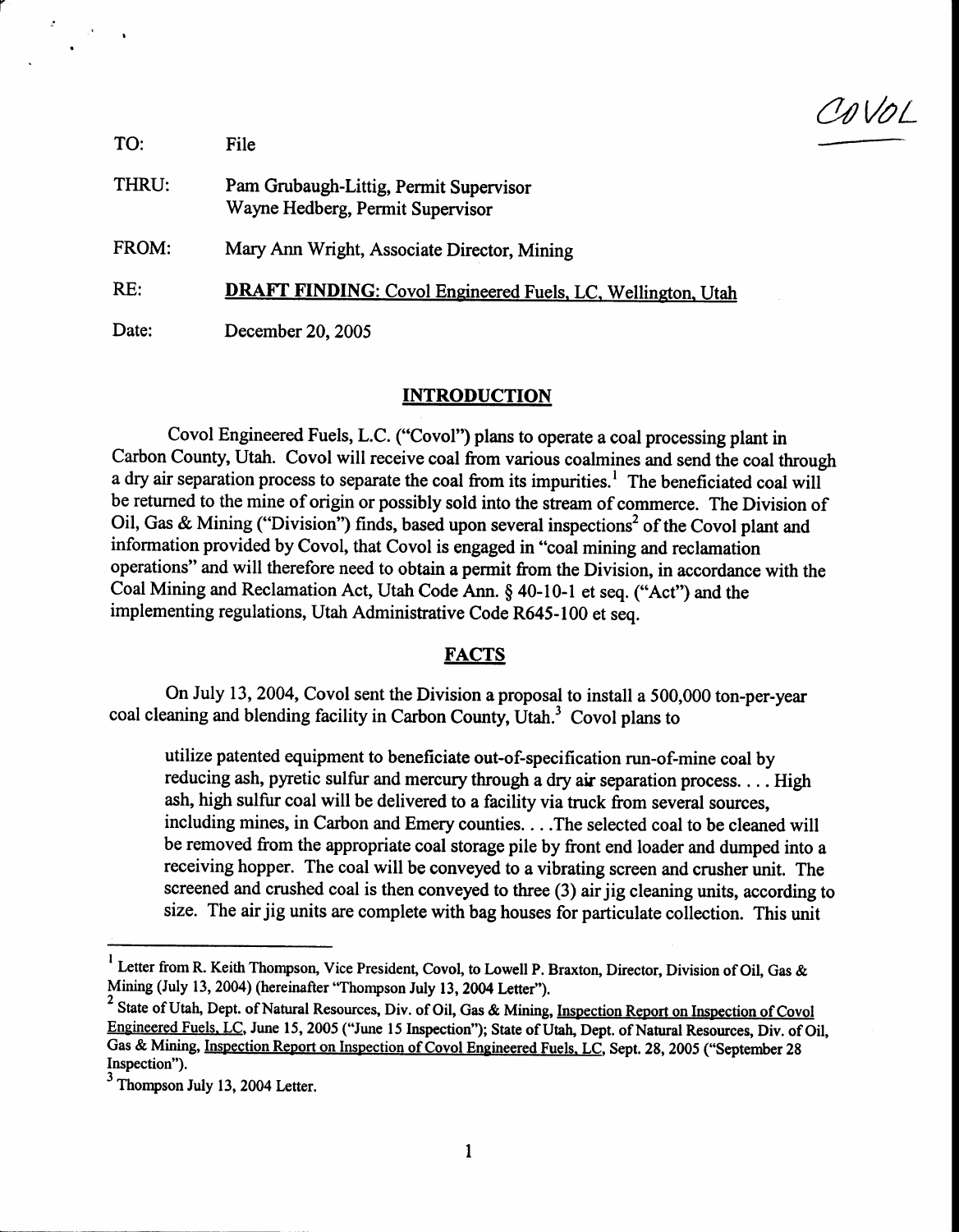separates the ash and coal using pulsating air. The cleaned coal is then conveyed to a storage silo or several clean coal storage piles. This cleaned coal can be blended to meet specifications for ash, sulfur, mercury content and BTU values. The beneficiated coal is then loaded into trucks via the drive under silo or loading hopper feed by a front end  $loader.<sup>4</sup>$ 

Covol will store the waste for future use as "road base or fiIl" or return it to the mine of origin waste stockpile. $5$ 

Currently Covol is storing 27,080 tons of coal from Pacificorp's Deer Creek Mine.<sup>6</sup> Covol has contracted with Pacificorp to process approximately 25,000 tons of raw coal each month for a period of one year.' Under this contract, Pacificorp will retain ownership of the coal and Covol will receive a tolling fee for the processing.<sup>8</sup> Pacificorp retains the right to terminate the agreement based upon Pacificorp's sole judgment that the "process is no longer economically viable to Pacificorp."<sup>9</sup> Pacificorp has also entered another tolling agreement with Commonwealth Coal Services, Inc. ("Commonwealth)<sup>10</sup> with similar provisions to the Pacificorp Tolling Agreement.

To date, Covol has only contracted to process coal from Pacificorp and Commonwealth. It plans to expand its business to include tolling agreements with other mines, purchasing coal from various sources and selling the coal into the stream of commerce.<sup>11</sup>

### ANALYSIS

Covol operates a "surface coal mining operation" because it crushes, screens and separates the coal from its impurities, it is economically dependent upon the coalmines selling it out-of-specification coal, and because it is not located at the site of ultimate use. Therefore, COVOL must obtain a permit from the Division. It is unlawful in Utah to engage in "surface coal mining operations" without a permit from the Division.<sup>12</sup> "Surface coal mining operations" means:

(a) Activities conducted on the surface of lands in connection with a surface coal mine . . . . These activities include . . . in situ distillation or retorting, leaching or other chemical or physical processing

 $9\overline{Id}$ .  $9\overline{10}$ .

 $10$  Tolling Agreement between Covol and Commonwealth to Process High Ash High Waste Coal into Low Ash Clean Coal (July 19, 2005) (hereinafter "Commonwealth Tolling Agreement").

 $4$  Id.

 $5 \frac{20}{\text{June}}$  15 Inspection.

 $^6$  <u>Id.</u>

 $7$  Tolling Agreement between Covol and Pacificorp to Process High Ash Waste Coal into Low Ash Clean Coal,  $12$ (January 25, 2005) (hereinafter "Pacificorp Tolling Agreement").

 $<sup>11</sup>$  Thompson July 13, 2004 Letter; September 28 Inspection.</sup>

 $^{12}$  Utah Code Ann. § 40-10-9(1) (2004 & Supp. 2005).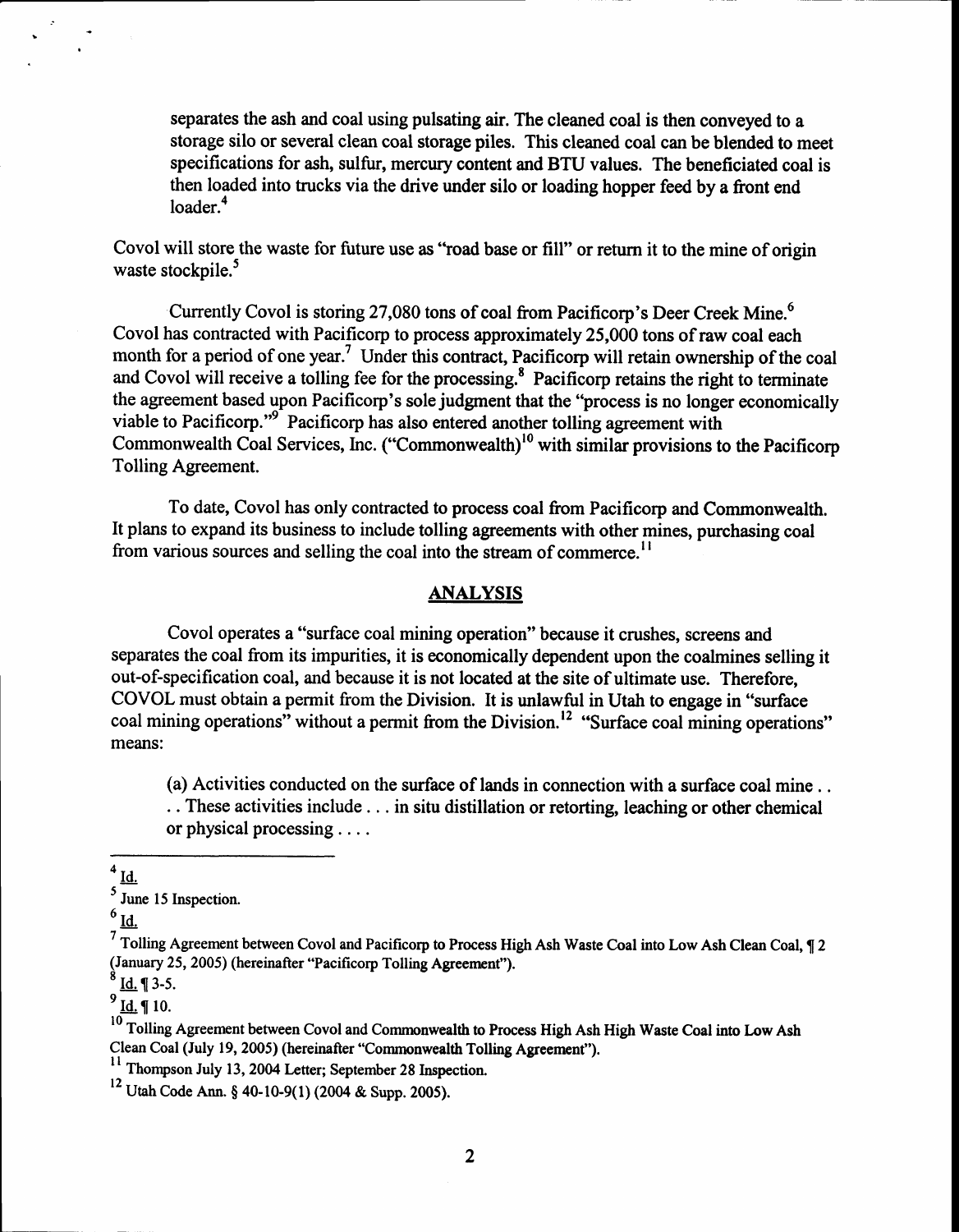(b) The area upon which the activities occur or where the activities disturb the natural land surface. These areas shall also include any adjacent land the use of which is incidental to the activities, . . . or other property or materials on the surface from or incident to the activities. $13$ 

Based upon this definition, a person engages in "surface coal mining operations" if (A) the activity falls within one of the listed activities, and (B) the facility operates "in connection with a surface coal mine."

#### A. Covol's Activity Falls Within the Definition of "Surface Coal Mining Operation" <u>Because it Engages in a</u> "Chemical or Physical Processing" of Coa

"Surface coal mining operations" includes "in situ distillation or retorting, leaching or other chemical or physical processing" of coal.<sup>14</sup> Neither the Act, nor the implementing rules define "chemical or physical processing." Because the Utah Act closely patterns the federal Surface Mining Control and Reclamation Act ("SMCRA"), <sup>15</sup> the Division looks to federal law, regulations, and interpretations to decipher the meaning of "chemical or physical processing."<sup>16</sup> SMCRA does not provide a definition for "chemical or physical processing." However, the Office of Surface Mining Reclamation and Enforcement ("OSM'), the federal regulatory agency, has interpreted "chemical or physical processing" to include both those activities which separate coal from its impurities, and those activities "which do not separate coal from its impurities but which otherwise engage in physical or chemical processing (i.e.: crushing, screening, and sizing facilities). $"17$ 

Covol crushes, screens, and then uses a dry air separation process to separate the coal

<sup>15</sup> 30 U.S.C.A. § 1201 et seq.

<sup>16</sup> The Utah Coal Mining and Reclamation Act is based upon its federal counterpart, the Surface Mining Control and Reclamation Act, 30 U.S.C.A. \$ l20l et seq. ("SMCRA"). SMCRA provides that states may regulate surface mining, so long as the restrictions under state law are no less stringent that those under SMCRA. Id.  $§$  1255. Because Utah is required to implement provisions of SMCRA through state law and the Utah law uses similar, if not identical language to that in SMCRA, the Division relies upon interpretation of SMCRA from the federal regulatory agency, Office of Surface Mining Reclamation and Enforcement ("OSM"), and federal administrative and judicial court decisions in interpreting its own statute.

In interpreting "chemical or physical processing" under SMCRA, 30 U.S.C.A. \$ 1291(28), OSM originally concluded that only those facilities that separated coal from its irpurities needed to be permitted because OSM interpreted "other chemical or physical processing' as being limited by \*in situ distillation." Because "in situ distillation" refers to a process where coal is separated from its impurities, OSM concluded that "other chemical or physical processing" referred to only those processes which separated coal from its impurities. Surface Coal Mining and Reclamation Operations; Permanent Regulatory Program; Support Facilities and Coal Preparation Plants, 48 Fed. Reg. 20,392,20,394 (May 5, 1983). OSM changed its interpreting rule to include processing plants that did not separate coal from its impurities after the original rule was sfruck down by a court as too narrow. Perrnanent Regulatory Programs; Definitions; Requirernents for Permits for Special Categories of Mining; Coal Preparation Plants: Perforrnance Standards,52 Fed. Reg. at 17,725.

<sup>17</sup> Permanent Regulatory Programs; Definitions; Requirements for Permits for Special Categories of Mining; Coal Preparation Plants: Performance Standards, 52 Fed. Reg. 17,724, 17,725 (May 11, 1987).

 $13$  Id. § 40-10-3(20).

 $14 \frac{L}{\underline{Id}}$ .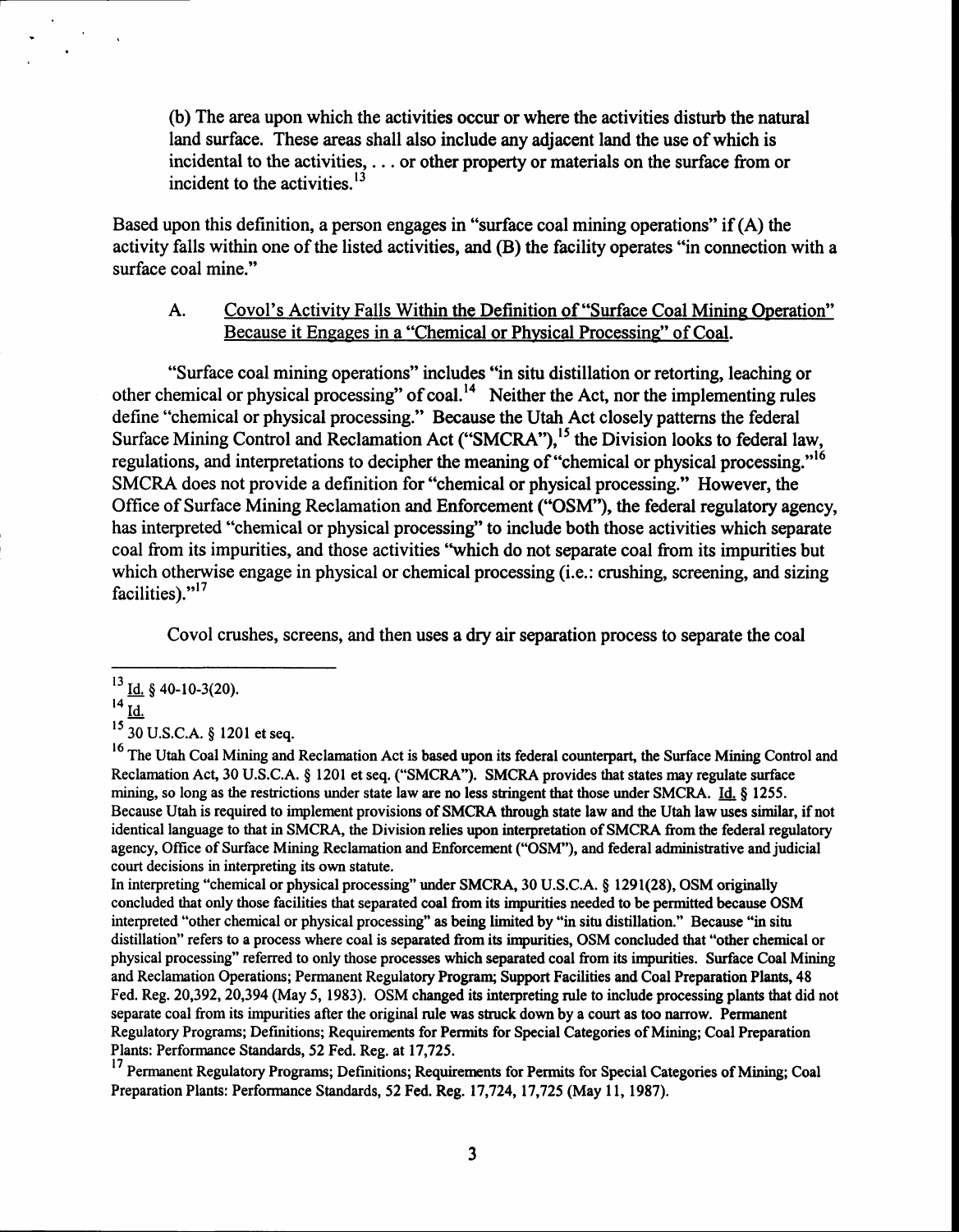from its impurities to increase the Btu of the coal.<sup>18</sup> This activity falls within the definition of "chemical or physical processing" of coal, and therefore, Covol must obtain a permit if it also operates "in connection with" a coalmine.

## B. Covol Operates "In Connection with a Surface Coal Mine."

Neither the Coal Mining and Reclamation Act nor the Utah Administrative Code defines "in connection with a surface coal mine." As noted above, the Utah Act closely follows SMCRA, and therefore, the Division looks to the federal law for the meaning of "in connection with" a coalmine.<sup>19</sup> Neither Congress nor the OSM have defined "in connection with" a coalmine. However, the phrase has generated extensive discussion from the mining conrmunity because the phrase does not clarify that off-site facilities are "in connection with" a coalmine.

To reach off-site facilities, OSM and the Utah Board of Oil, Gas & Mining ("Board') have adopted regulations requiring "any person who operates a coal preparation plant<sup>20</sup> in connection with a coal mine but outside the permit area for a specific mine" to obtain a permit.<sup>21</sup> OSM refused to define "in connection with" because it believed that "[a]ny attempt to further define this phrase in a regulation would unduly restrict the discretion that regulatory authorities must have in order to make valid decisions about the applicability of the performance standards of SMCRA in individual cases."<sup>22</sup> Instead, OSM provided a non-exhaustive list of factors that would be appropriate to consider in making a determination of "in connection with" a coalmine. Those factors $23$  are:

- l. Whether the facility receives a significant portion of its coal from a mine.
- 2. The economic relationship between the facility and a mine.
- 3. The functional relationship between the facility and the mine it services. Does the facility have a useful life independent of a mine?
- 4. Geographic proximity to a mine, although geographic proximity is not a determinative factor.<sup>24</sup>

<sup>&</sup>lt;sup>18</sup> See Supra Facts Section.

 $19 \overline{\text{See} \text{ Supra}}$  note 16.

 $20$  A "coal preparation plant" is "a facility where coal is subjected to chemical or physical processing or the cleaning, concentrating, or other processing or preparation." Utah Admin. Code R645-100-200. As discussed above, Covol subjects its coal to "chemical or physical processing" and therefore is a "coal preparation plant" under the regulations.

 $t^{21}$  30 C.F.R. § 785.21. See Utah Admin. Code R645-302-260.

<sup>&</sup>lt;sup>22</sup> Permanent Regulatory Program; Coal Preparation Plants Not Located Within the Permit Area of a Mine, 53 Fed. Reg. 47,384, 47,385 (Nov. 22, 1988).

<sup>&</sup>lt;sup>23</sup> The factors come from both the 1983 and 1988 Federal Register. Surface Coal Mining and Reclamation Operations; Permanent Regulatory Program; Support Facilities and Coal Preparation Plants, 48 Fed. Reg. at 20,393; Permanent Regulatory Program; Coal Preparation Plants Not Located Within the Permit Area of a Mine, 53 Fed. Reg. at 47,385-89.

<sup>&</sup>lt;sup>24</sup> Surface Coal Mining and Reclamation Operations; Permanent Regulatory Program; Definitions; Requirements for Permits and Permit Processing, 58 Fed. Reg. 3466, 3468 (Jan. 8, 1993) (regulators "msy consider geographic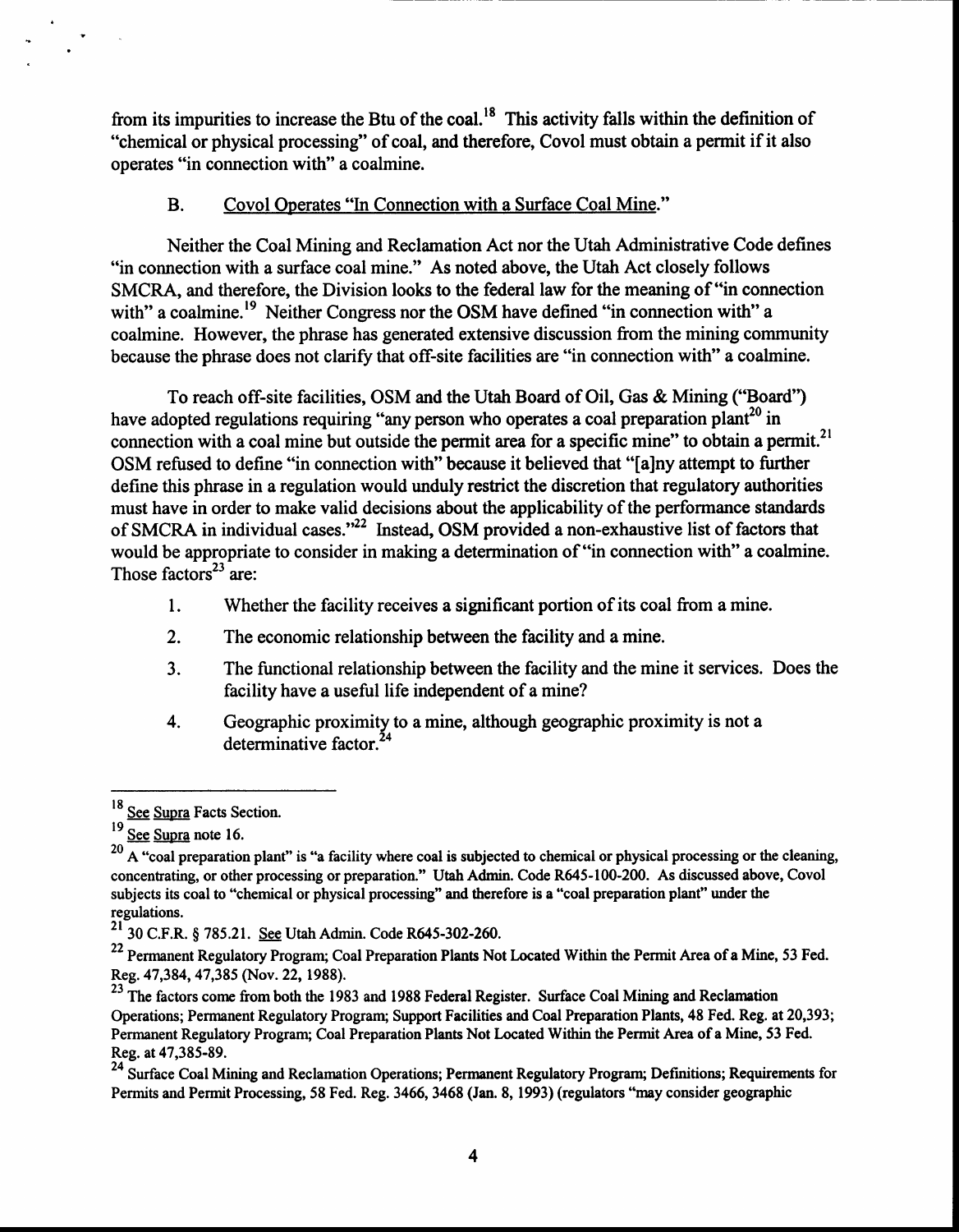- 5. The degree of control a mine has over the processing operations.
- 6. Any other type of integration that exists between a facility and a mine.

Also, a facility will not be considered "in connection with" a coalmine if such facility is located at the "site of ultimate coal use," unless the facility is also located at the site of the mine.<sup>25</sup> While the statute and the regulations refer to "mine" singularly, neither OSM nor the Division interprets the language to limit application to activities in connection with only one mine.<sup>26</sup>

Upon reviewing Covol's operations, the Division finds:

- l. Covol's plant is located outside the permit area of any specific mine.
- 2. Covol is not an end user. At this time, Covol has contracted only to process coal for ultimate end use by Pacificorp and Commonwealth.  $\int_{V} \rho \rho \rho \rho$
- 3. Covol states that it intends to buy and sell coal on the open market in the future. There is no evidence of Covol entering into that type of arrangement.
- 3. Covol is not located at the site of an end user.
- At this point in time, Covol will receive all of its coal from either the Deer Creek Mine and the Hidden Splendor Mine (the mine Commonwealth purchases its coal from).  $\rightarrow$ 4.
- $-55.$  Covol serves a necessary function of the coalmine operations by processing outof-specification coal that might otherwise be treated as waste. Covol has no other purpose than to serve a coalmine's need for higher quality coal.
	- 6. Covol is economically dependent upon its contracts with the coalmines.
	- 7. coal. Covol appears to have control over the "chemical or physical processing" of the
	- 8. Under the Pacificorp and Commonwealth Tolling Agreements, Covol does not have the authority to sell the processed coal on the open market. Covol is contractually obligated to return the coal to the mine of origin.

Based upon the above facts, the Division finds that Covol operates "in connection with" a coalmine. While the fact that Covol intends to buy and sell coal on the open market might weigh against permitting, the fact that Covol is currently contractually obligated to serve as a mere processing plant for two coalmines weighs in favor of permitting. Currently, Covol is economically and functionally dependent upon two coalmines. There is no evidence that Covol's

proximity as a factor in determining whether off-site coal processing facilities operate in connection with a mine as long as proximity is not the decisive factor.").

<sup>&</sup>lt;sup>25</sup> Utah Admin. Code R645-302-260. See also Pacificorp v. Office of Surface Mining Reclamation and Enforcement, 143 IBLA 237, 252 (1998) (holding coal processing plant located adjacent to power plant and delivering coal to power plant via conveyor belt did not operate "in connection with" coalmine becaue it was located at site of ultimate coal use and not located at site of mine).

<sup>&</sup>lt;sup>26</sup> Permanent Regulatory Program; Coal Preparation Plants Not Located Within the Permit Area of a Mine, 53 Fed. Reg. at 47,388.